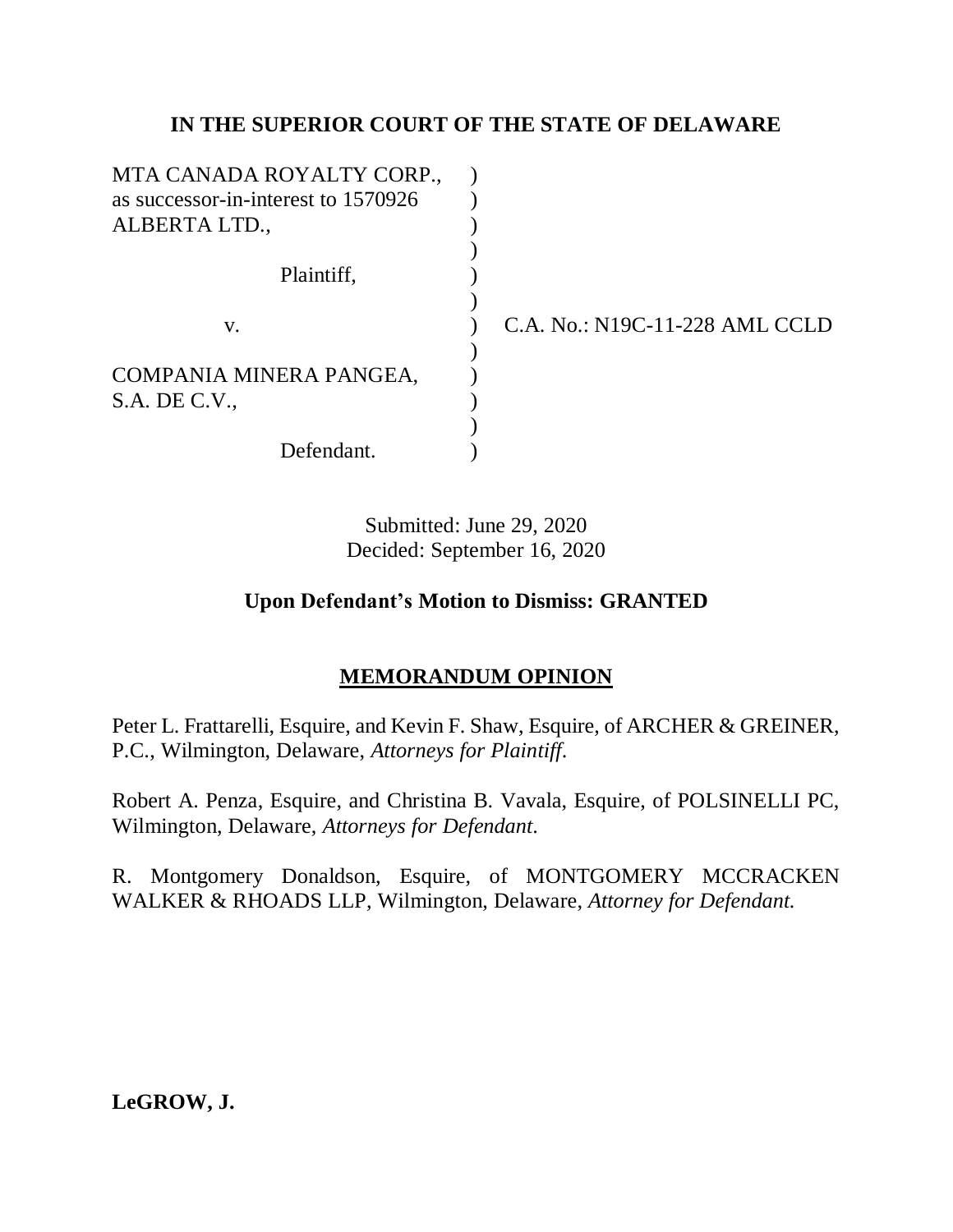Buyer purchased from Seller certain mineral rights in a mine located in Mexico. The parties' agreement required Buyer to make an additional payment conditioned on the mine remaining in operation after a particular date. Before that date, Seller was merged out of existence, but Seller's successor contends Buyer owes the conditional payment to Seller's successor. Buyer argues an anti-assignment clause in the agreement prohibited Seller from assigning its rights without Buyer's prior consent.

The pending motion requires the Court to determine whether the agreement's anti-assignment clause unambiguously applies to assignments by operation of law. Buyer argues the anti-assignment clause is unambiguous, and Seller violated that clause by not obtaining Buyer's consent before engaging in a transaction where Seller's rights under the agreement were assigned or delegated by operation of law. Buyer contends Seller's successor therefore is not a party to the agreement and cannot now assert Seller's rights thereunder.

Seller's successor argues the anti-assignment clause does not apply to the merger because the agreement does not expressly include mergers within the scope of the clause. Alternatively, Seller's successor contends the anti-assignment clause is ambiguous and therefore dismissal is premature. Because the anti-assignment clause unambiguously prohibits any assignment of Seller's rights without Buyer's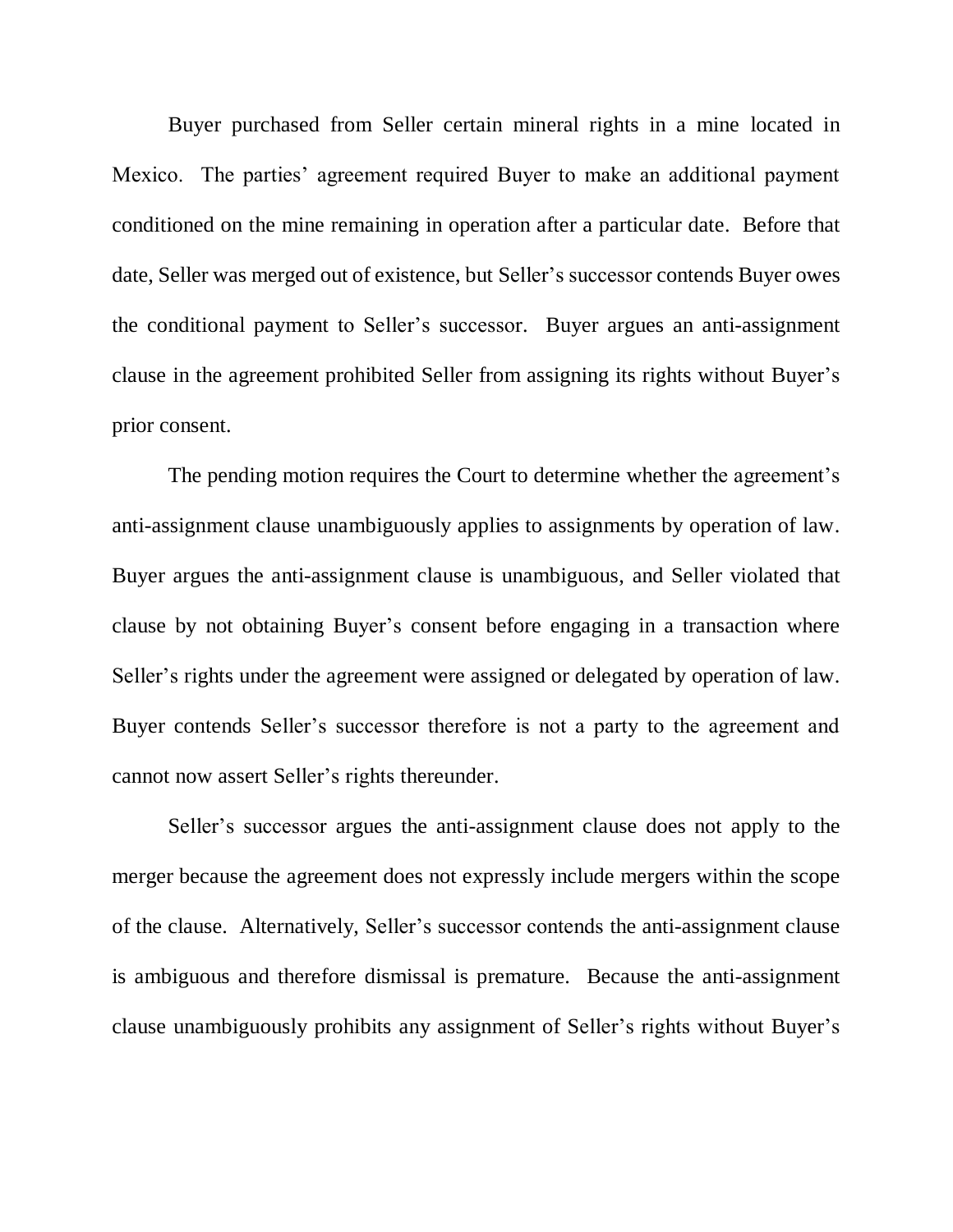consent, even assignment by operation of law pursuant to a merger, Seller's successor's claims must be dismissed.

## **FACTUAL AND PROCEDURAL BACKGROUND**

Unless otherwise noted, the following facts are drawn from the complaint and the documents incorporated by reference therein.

### **The CMP-Alberta Agreement**

In 2016, Defendant Compania Minera Pangea, S.A. de C.V. ("CMP") purchased certain mineral rights in the El Gallo Mine from non-party 1570926 Alberta Ltd. ("Alberta"). To that end, CMP and Alberta executed an Assignment and Assumption Agreement (the "Agreement").<sup>1</sup> At the time of the transaction, nonparty Coeur Mining, Inc. ("Coeur") owned all Alberta's stock through Coeur's subsidiary, non-party 0986566 B.C., ULC ("BC ULC").<sup>2</sup> As consideration for the sale, CMP paid Alberta \$5.25 million in cash at closing. Under Section 2.6 of the Agreement, CMP owed Alberta an additional \$1 million payment (the "Conditional Payment") on June 30, 2018 if the El Gallo mine continued to operate on that date. The Agreement specified that "operation" would not include "activities solely pertaining to reclamation of the mine or exploration."<sup>3</sup>

<sup>&</sup>lt;sup>1</sup> Def. Compania Minera Pangea, S.A. de C.V.'s Opening Br. in Supp. of its Mot. to Dismiss (hereinafter, "Def.'s Mot. to Dismiss"), Ex. A.1 Assignment and Assumption Agreement (hereinafter, the "Agreement").

<sup>2</sup> *See Coeur Mining, Inc. v. Compania Minera Pangea, S.A. de C.V.*, 2019 WL 3976078, at \*1 (Del. Super. Aug. 22, 2019).

 $3$  Agreement § 2.6.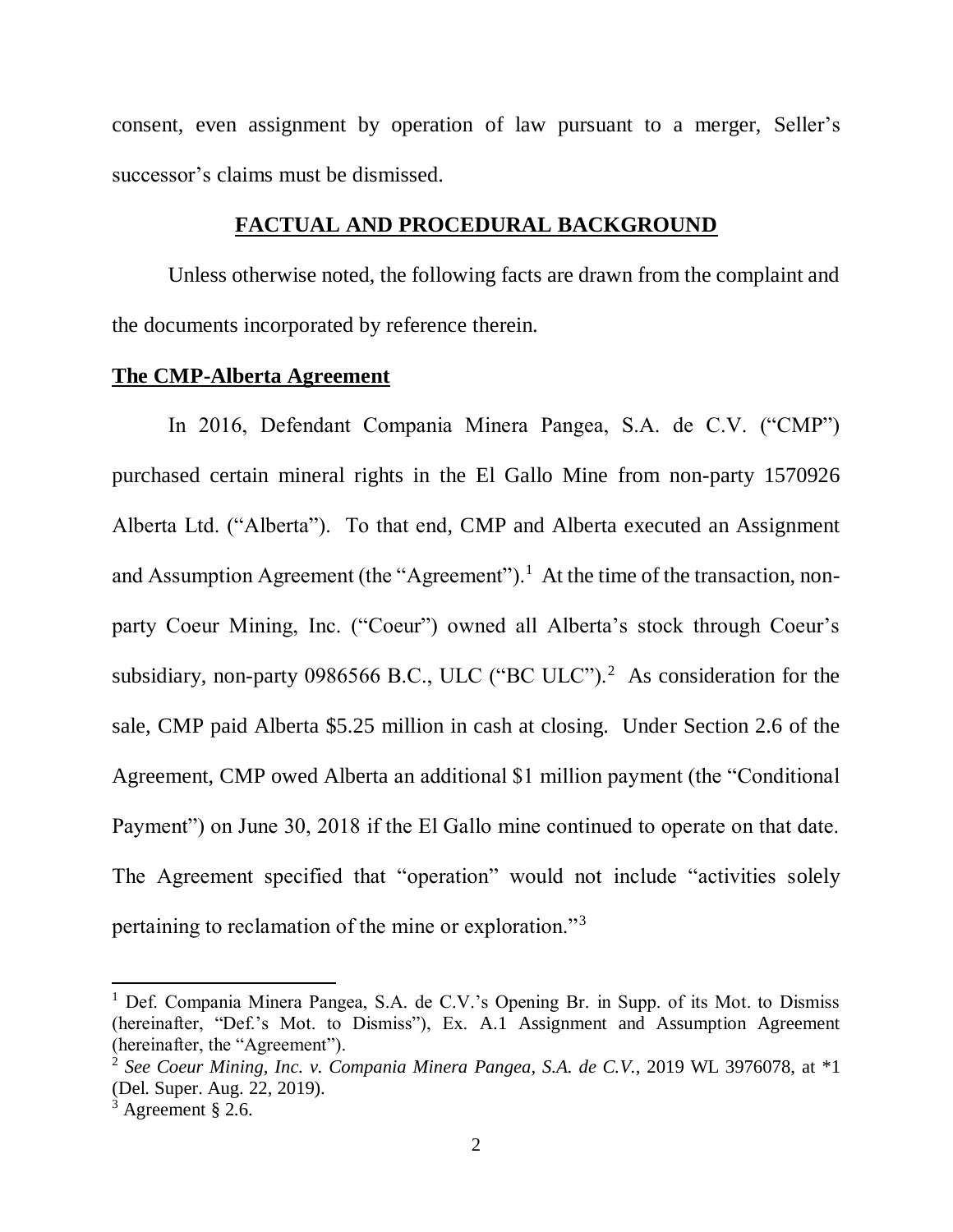## **Section 6.12**

Article VI of the Agreement contains several "General Provisions," including an anti-assignment clause prohibiting Alberta from assigning its rights to any other party without CMP's consent. Section 6.12 states:

Neither this Agreement nor any of the rights, interests or obligations under this Agreement may be assigned or delegated, in whole or in part, by operation of law or otherwise, by [Alberta] without the prior written consent of each other party, and any such assignment without such prior written consent shall be null and void. The Assignee may assign this Agreement or any of the rights, interests or obligations under this Agreement in whole or in part, by operation of law or otherwise, in its sole discretion; provided that any assignee thereof assumes the obligations contained in this Agreement; provided further, that no such assignment shall limit the Assignee's obligations hereunder. Subject to the preceding sentence, this Agreement will be binding upon, inure to the benefit of, and be enforceable by, the parties and their respective successors and assigns.

## **Prior Action and Decision**

In 2017, Coeur and BC ULC sold all Alberta's stock to a third party, but purported to "retain" Alberta's right to the Conditional Payment. On December 28, 2018, Coeur and BC ULC filed a breach of contract action in this Court after CMP refused to make the Conditional Payment (the "Prior Action"). CMP moved to dismiss the Prior Action, arguing Coeur and BC ULC (i) were not parties to the agreement and therefore had no right to enforce Alberta's rights thereunder; and (ii) could not be the assignees of Alberta's rights because Section 6.12 prohibited any assignment without CMP's consent. On August 22, 2019, the Court dismissed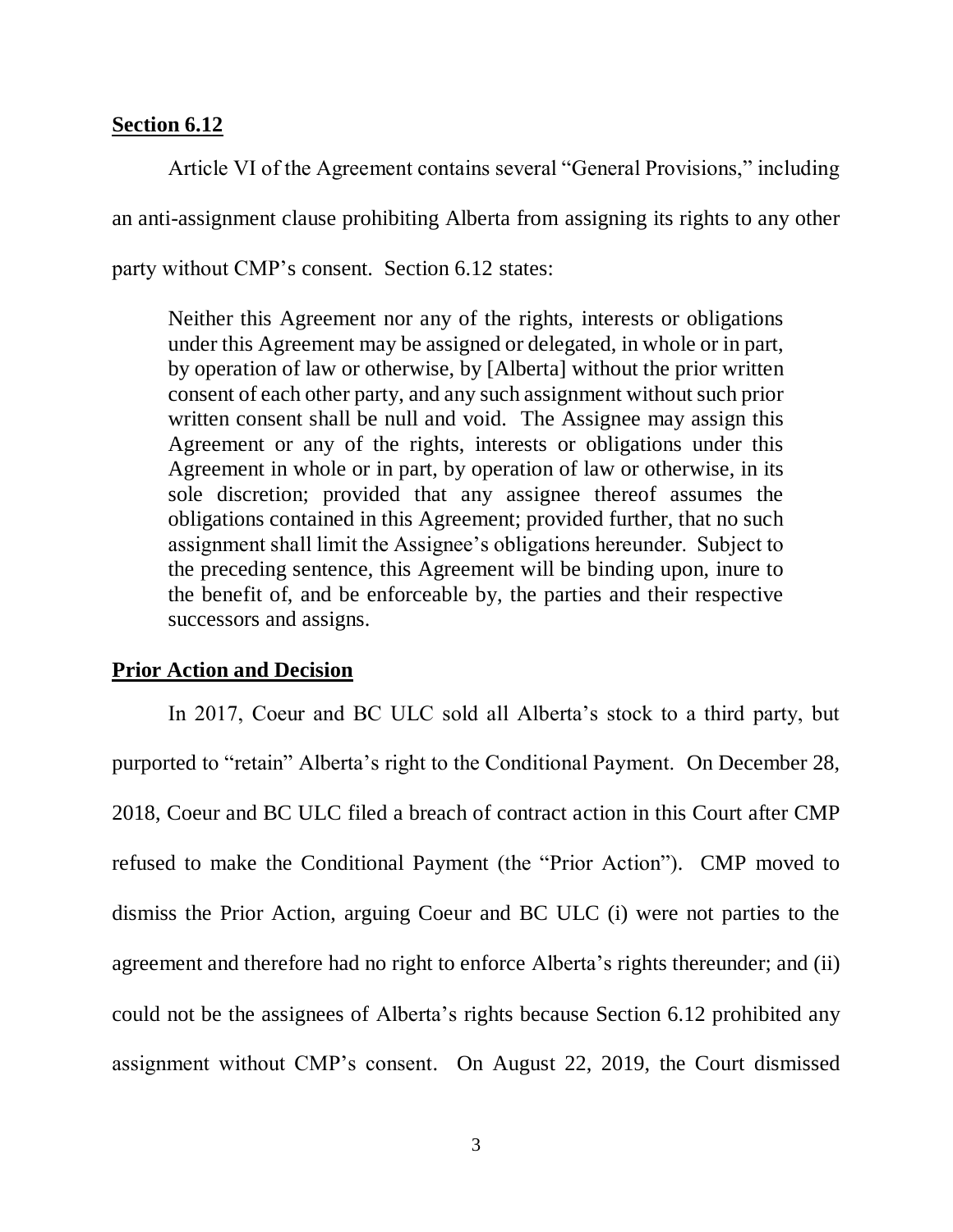Coeur and BC ULC's claim, concluding both entities lacked standing to enforce the Conditional Payment right.<sup>4</sup> This Court held Coeur and BC ULC did not have a right to the Conditional Payment by virtue of their former ownership of the subsidiary, and any assignment of the Conditional Payment by Alberta was void under the Agreement's anti-assignment clause.

### **MTA-Alberta Amalgamation**

On June 26 and 28, 2017, Alberta was "continued" as two differently named companies.<sup>5</sup> Shortly thereafter, on July 1, 2017, Alberta and Global Royalty Corp. ("Global") entered into an amalgamation transaction (the "Amalgamation"), <sup>6</sup> with Global as the surviving entity. On July 5, 2017, Global changed its name to MTA Canada Royalty Corp. ("MTA"). MTA concedes the Amalgamation was equivalent to a merger under Delaware law.<sup>7</sup>

## **Procedural History**

 $\overline{a}$ 

On November 22, 2019, after this Court dismissed the Prior Action, MTA filed this breach of contract claim based on CMP's failure to pay MTA the

<sup>4</sup> *Coeur Mining, Inc.*, 2019 WL 3976078.

 $<sup>5</sup>$  For the sake of clarity, this Opinion refers to these entities as "Alberta." The actual entities were</sup> 1570926 Alberta Ltd. (June 26, 2017) and 1124898 B.C. Ltd. (June 28, 2017). These transactions appear to be formalities under Canadian law, *i.e.* name changes or domiciling events that did not result in any transfer of Alberta's contractual rights. Def.'s Mot. to Dismiss 5; Pl.'s Answering Br. in Opp'n to Def.'s Mot. to Dismiss (hereinafter, "Pl.'s Answering Br.") 8.

<sup>6</sup> Def.'s Mot. to Dismiss, Ex. A.6 Certificate of Amalgamation; *id*., Ex. A.7 Amalgamation Application.

 $7$  Pl.'s Answering Br. 11, n.2.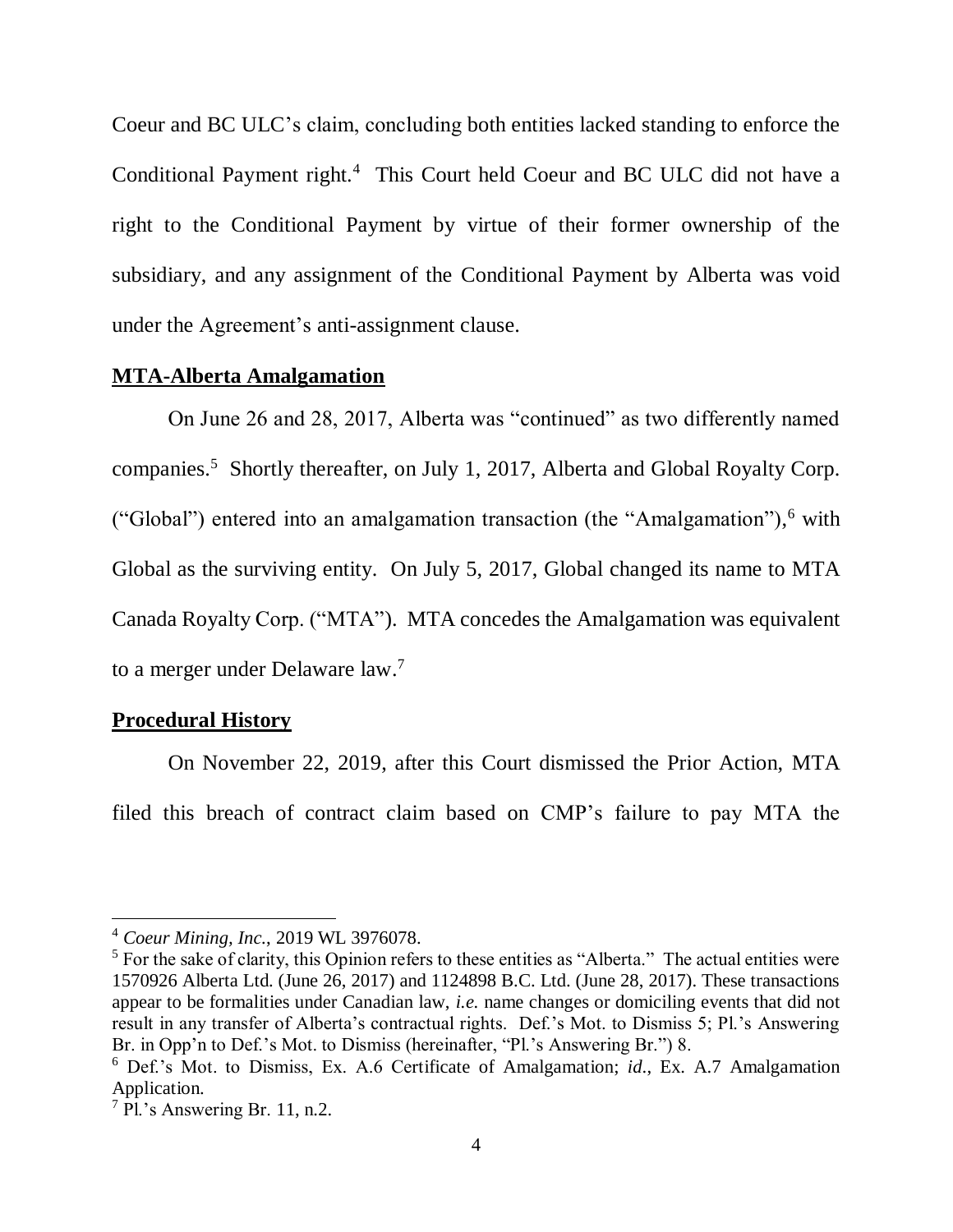Conditional Payment. On February 12, 2020, CMP filed a motion to dismiss the complaint for failure to state a claim. The parties briefed and argued that motion.

### **THE PARTIES' CONTENTIONS**

CMP argues MTA lacks standing to enforce the Conditional Payment right under the Agreement and the complaint therefore must be dismissed. It is undisputed that the Amalgamation – the merger of Alberta and Global – resulted in an assignment or delegation of Alberta's contract rights by operation of law. CMP contends that under the anti-assignment clause, Alberta was required to obtain CMP's written consent before engaging in a transaction where Alberta's rights under the Agreement were assigned or delegated, whether by operation of law or otherwise. Alberta's failure to do so violated the anti-assignment clause, and CMP asserts MTA therefore is not a party to the Agreement and cannot now assert Alberta's rights thereunder.

MTA maintains the only real issue in this case is whether the Conditional Payment is owed under the Agreement. MTA argues the anti-assignment clause does not extend to the Amalgamation because the Agreement does not expressly include mergers or amalgamations within Section 6.12's scope, and CMP did not suffer any unreasonable risk of harm as a result of the merger. MTA alternatively argues the anti-assignment clause is ambiguous such that CMP's motion to dismiss must be denied so the parties may pursue discovery.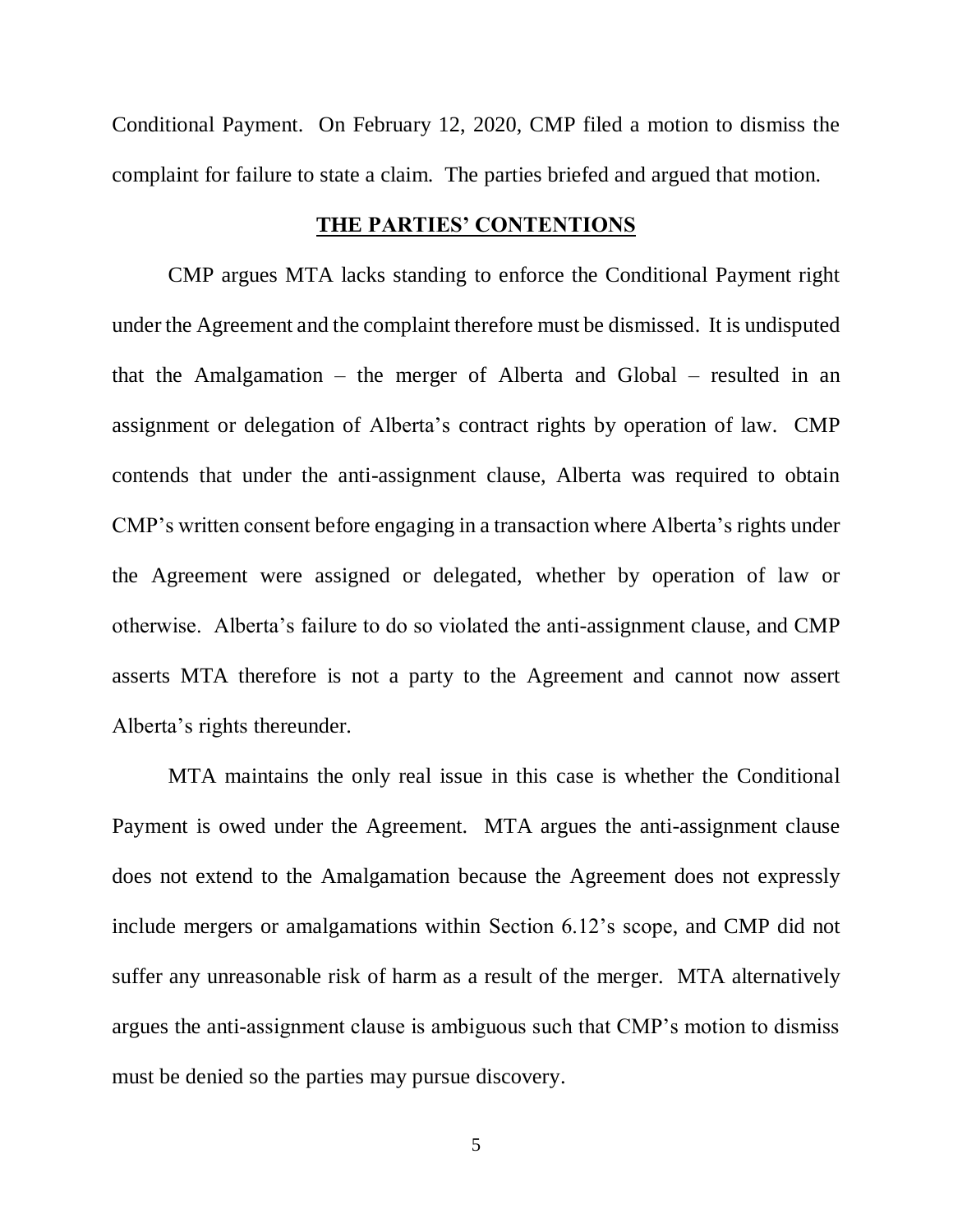#### **ANALYSIS**

On a motion to dismiss, the Court must determine whether the plaintiff "may recover under any reasonably conceivable set of circumstances susceptible of proof[.]"<sup>8</sup> A court may grant the motion if "it appears to a reasonable certainty that under no state of facts which could be proved to support the claim asserted would [the] plaintiff be entitled to relief."<sup>9</sup> When applying this standard, the Court will accept as true all non-conclusory, well-pleaded allegations<sup>10</sup> and must draw all reasonable factual inferences in favor of the non-moving party.<sup>11</sup>

Delaware courts enforce contractual choice of law provisions where there is a material connection between the chosen jurisdiction and the transaction.<sup>12</sup> Section 6.10 provides that "[t]his Agreement and all disputes or controversies arising out of or relating to this Agreement or the transactions contemplated hereby shall be governed by, and construed in accordance with, the internal laws of the State of Delaware[.]"<sup>13</sup> Both parties agree Delaware law applies to this dispute.

<sup>8</sup> *Holmes v. D'Elia*, 2015 WL 8480150, at \*2 (Del. Dec. 8, 2015) (quoting *Spence v. Funk*, 396 A.2d 967, 968 (Del. 1978)).

<sup>9</sup> *Fish Eng'g Corp. v. Hutchinson*, 162 A.2d 722, 724 (Del. 1960).

<sup>10</sup> *Pfeffer v. Redstone*, 965 A.2d 676, 683 (Del. 2009).

<sup>11</sup> *Doe v. Cahill*, 884 A.2d 451, 458 (Del. 2005) (citing *Ramunno v. Cawley,* 705 A.2d 1029, 1034 (Del. 1998)).

<sup>12</sup> *Edelist v. MBNA America Bank*, 790 A.2d 1249, 1256 (Del. 2001).

 $13$  Agreement § 6.10.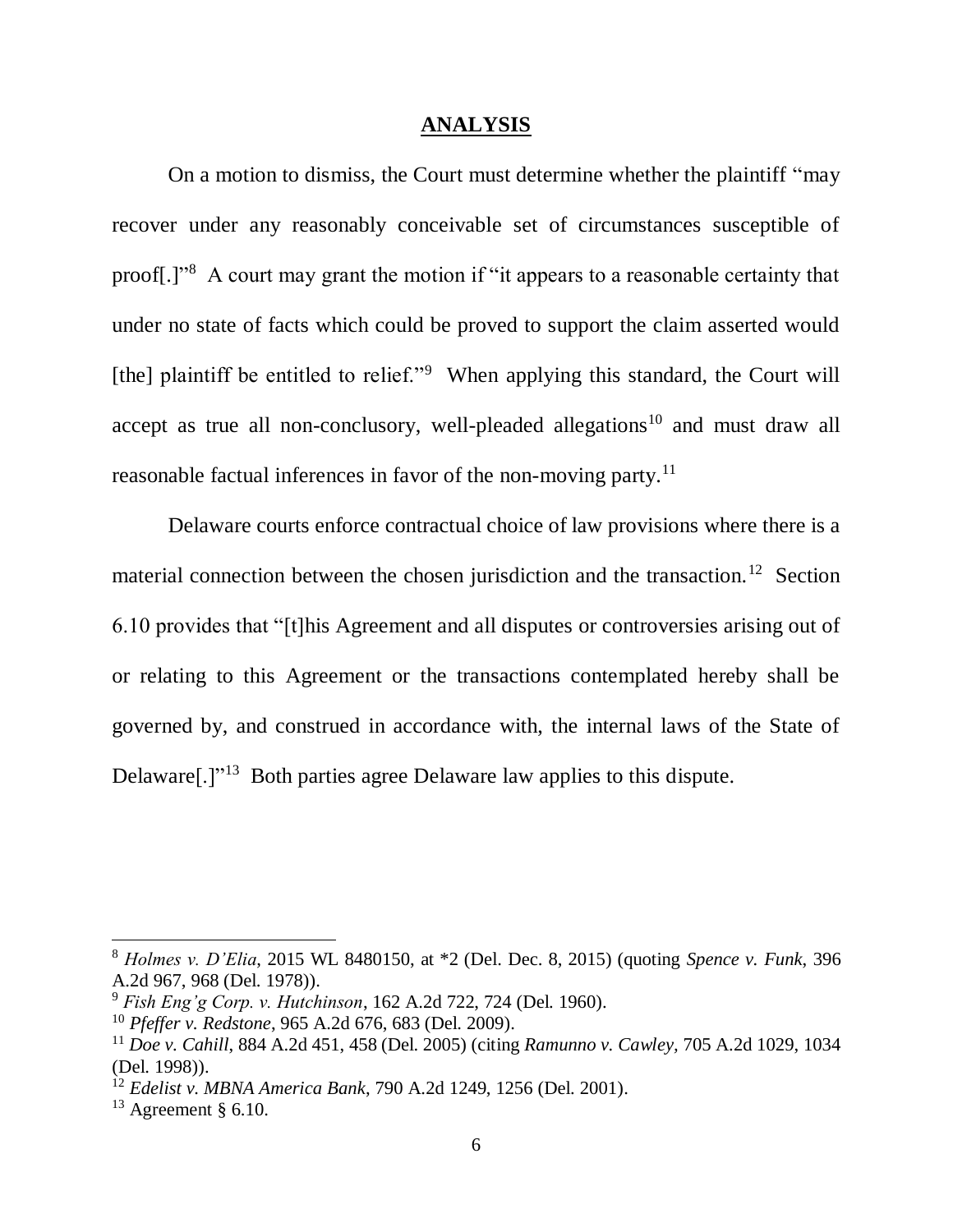# **A. Section 6.12 unambiguously prohibits assignment of Alberta's rights without CMP's consent, even assignment by operation of law pursuant to a merger.**

Under Delaware law, the phrase "assignment by operation of law" within an anti-assignment provision commonly is understood to include a merger.<sup>14</sup> In *Koppers Coal & Transportation Co. v. United States*, the Third Circuit held that upon a corporate consolidation or merger, the constituent corporation's underlying property transfers to the resultant corporation.<sup>15</sup> In *DeAscanis v. Brosius-Eliason Co.*, the Delaware Supreme Court affirmed the Superior Court's holding that 8 *Del. C.* § 259 allows enforcement of a special guaranty by a successor corporation following a merger.<sup>16</sup>

When an anti-assignment clause includes language referencing an assignment "by operation of law," Delaware courts generally agree that the clause applies to mergers in which the contracting company is not the surviving entity. For example, in *Star Cellular Telephone Co., Inc. v. Baton Rouge CGSA, Inc.*, <sup>17</sup> the Court analyzed whether a clause that required prior consent to "transfer or assign" contract rights applied to a merger in which one of the contracting parties ceased to exist.

<sup>14</sup> *Tenneco Auto. Inc. v. El Paso Corp.*, 2002 WL 453930, at \*2 (Del. Ch. Mar. 20, 2002) (citing *DeAscanis v. Brosius-Eliason Co.*, 1987 WL 4628, at \*2 (Del. Oct. 16, 1987)) ("As a general matter in the corporate context, the phrase 'assignment by operation of law' would be commonly understood to include a merger. Indeed, the Delaware Supreme Court has equated an 'assignment by operation of law' with a merger.").

<sup>15</sup> 107 F.2d 706, 707-08 (3d Cir. 1939).

<sup>16</sup> 1987 WL 4628, at \*2 (Del. Oct. 16, 1987).

<sup>17</sup> 1993 WL 294847 (Del. Ch. Aug. 2, 1993).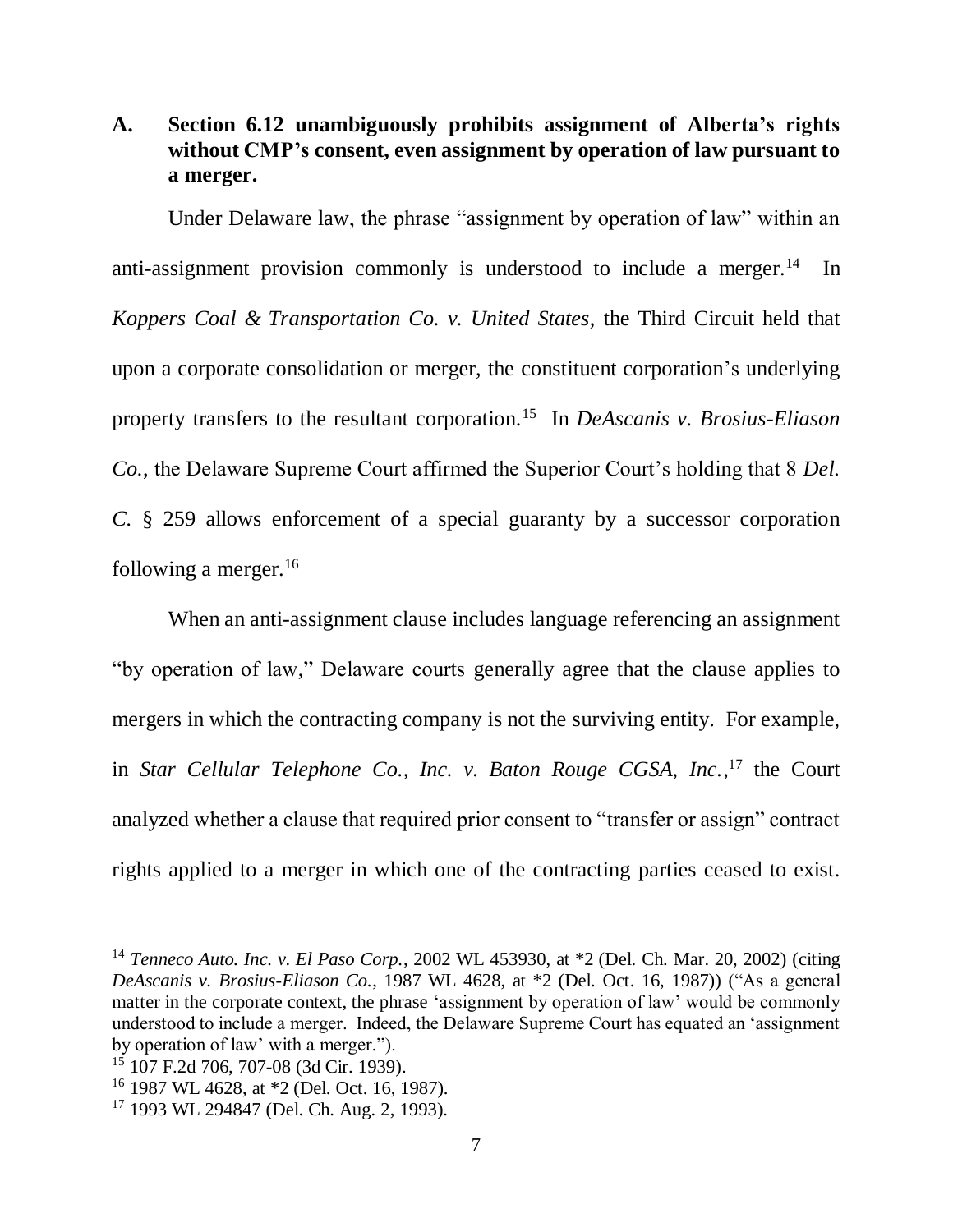The Court held the term was ambiguous under principles of contract interpretation because "transfer," as used in that provision, could be interpreted as an affirmative assignment of rights *or* as a transfer by operation of law, as in a merger.<sup>18</sup> The *Star Cellular* Court explained, however, that a clause prohibiting transfers "by operation of law" would encompass and thereby prohibit a transfer by merger.<sup>19</sup>

The *Star Cellular* Court went on to outline a test to be employed when it is unclear whether the parties intended to include "merger" language within an antiassignment clause:

[W]here an antitransfer clause in a contract does not explicitly prohibit a transfer of property rights to a new entity by a merger, and where performance by the original contracting party is not a material condition and the transfer itself creates no unreasonable risks for the other contracting parties, the court should not presume that the parties intended to prohibit the merger. $20$ 

A decade later, the Court of Chancery in *Tenneco Auto. Inc. v. El Paso Corp.*<sup>21</sup>

examined the enforcement of an anti-assignment clause in an insurance agreement.

 $\overline{\phantom{a}}$ <sup>18</sup> *Star Cellular Telephone Co., Inc. v. Baton Rouge CGSA, Inc.*, 1993 WL 294847, at \*7 (Del. Ch. Aug. 2, 1993),

<sup>&</sup>lt;sup>19</sup> *Id.* ("Because of the existing uncertainty in the law when the Agreement was drafted, the word 'transfer' did not then (and does not now) have a plain or generally prevailing meaning. It therefore must be inferred that had the parties contemplated this specific dispute and intended to prohibit all mergers under Section 13.1, they would likely have not chosen the unaided term 'transfer' to express that intent. Rather, they would have specifically addressed mergers, or they would have provided by appropriate language that 'transfer' means all transfers, including those arising by operation of law. In either case the [m]erger would fall within [the anti-assignment clause's] prohibitory scope. However, as actually written, [the anti-assignment clause] does not plainly and unambiguously include mergers within the category of prohibited 'transfer[s].'") (internal citations omitted).

<sup>20</sup> *Id*. at \*8 (Del. Ch. Aug. 2, 1993).

<sup>21</sup> 2002 WL 453930 (Del. Ch. Mar. 20, 2002).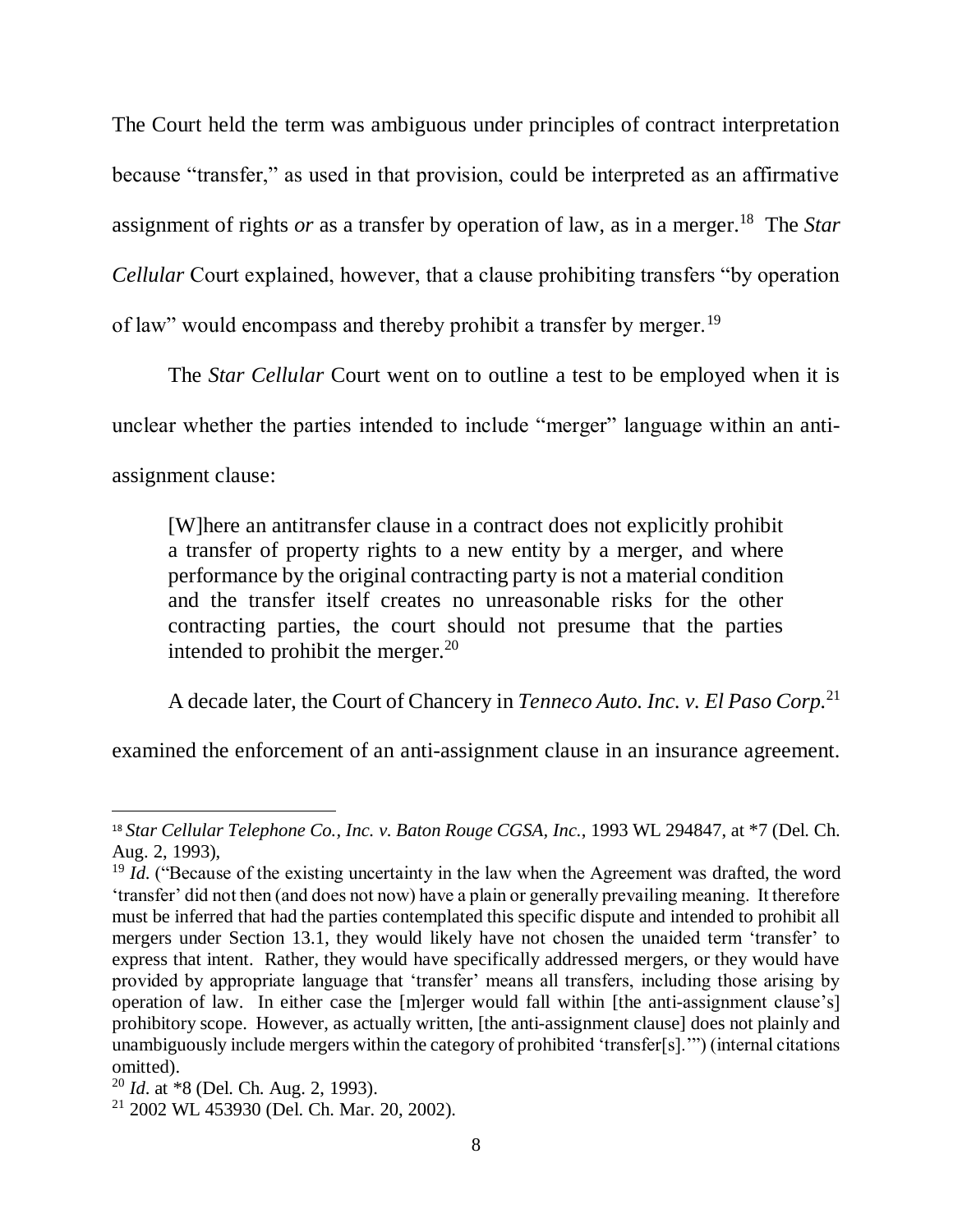While that case was ongoing, the plaintiff merged into a successor entity through a forward triangular merger. The anti-assignment provision in the original insurance agreement stated: "[N]o party hereto may assign or delegate, whether by operation of law or otherwise, any such party's rights or obligations under or in connection with this [a]greement without the written consent of each other party hereto." $22$ Although that clause included the "by operation of law" language, the Court found that inconsistencies and tension between the anti-assignment clause and the rest of the agreement rendered the assignment clause ambiguous.<sup>23</sup> After finding the provision ambiguous, the Court then applied the *Star Cellular* test.

*Tenneco*, however, did not alter the general rules laid down in *Star Cellular*. To the contrary, the *Tenneco* Court held that, "[a]s a general matter in the corporate context, the phrase 'assignment by operation of law' would be commonly understood to include a merger."<sup>24</sup> But for the ambiguity in the insurance agreement, the *Tenneco* Court held the anti-assignment provision would have "preclude[d] a transfer of rights under the [agreement] by merger absent prior consent from the other parties to the [agreement]."<sup>25</sup>

<sup>22</sup> *Tenneco Auto. Inc.*, 2002 WL 453930, at \*1.

<sup>23</sup> *Id*. at \*2 (Del. Ch. Mar. 20, 2002).

 $^{24}$  *Id.* 

 $^{25}$  *Id*.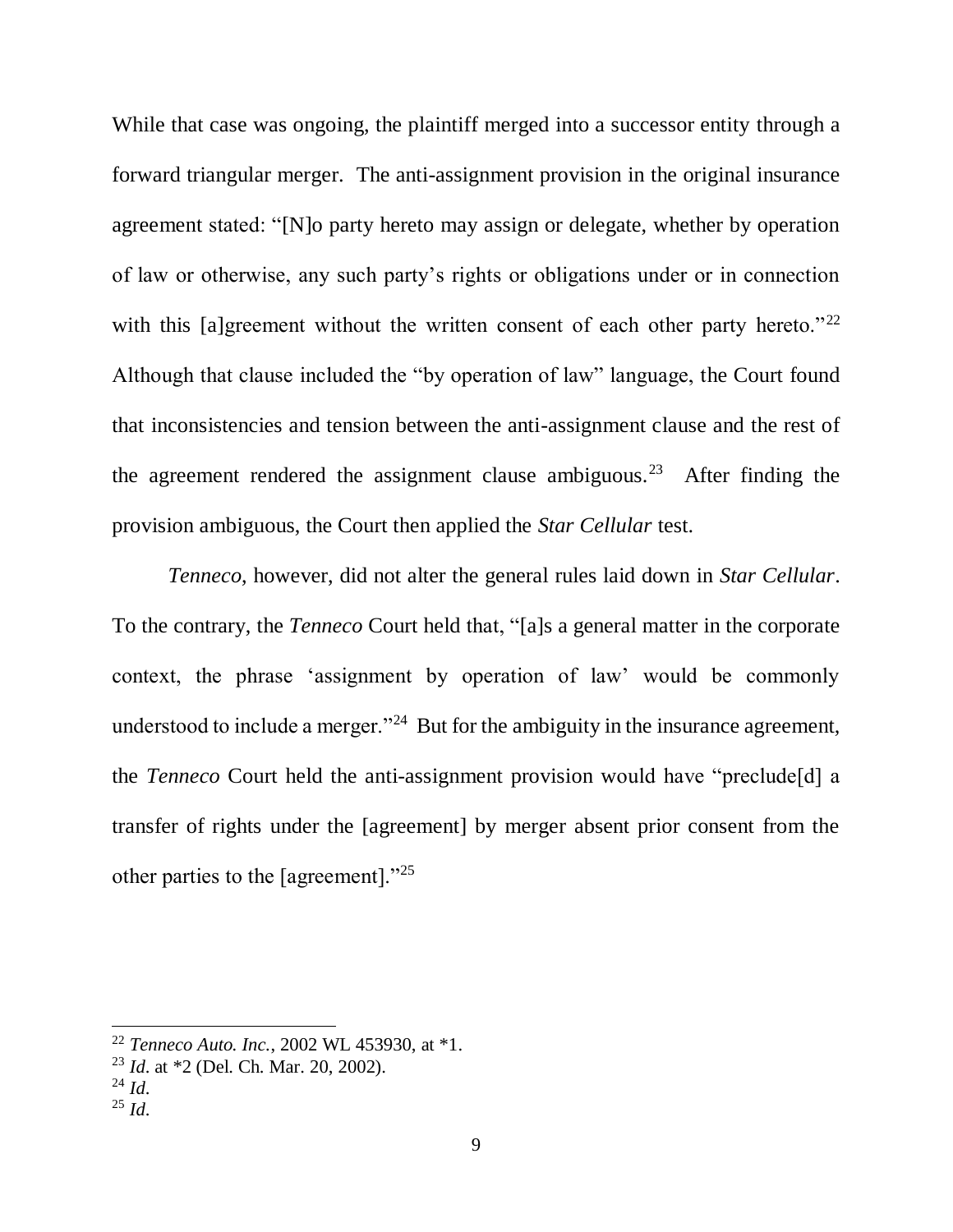The Court of Chancery similarly acknowledged in *Meso Scale Diagnostics, LLC v. Roche Diagnostics GmbH* that, absent ambiguity, mergers in which the contracting party is not the surviving entity fall within an anti-assignment provision's "by operation of law" language.<sup>26</sup> The *Meso Scale* Court went on to find that merging entities may avoid the effect of an anti-assignment provision by employing a "reverse triangular merger."<sup>27</sup> In a reverse triangular merger, the contracting party and the purchaser's subsidiary merge, with the contracting party continuing as the surviving entity.<sup>28</sup> The *Meso Scale* Court reasoned that such a merger does not implicate an anti-assignment provision's "by operation of law" language because the contract rights remain with the contracting party and do not pass to another entity.<sup>29</sup> The Amalgamation between Alberta and Global, however, was not a reverse triangular merger. Rather, Alberta became part of Global and ceased having any separate existence.<sup>30</sup> The question is whether this transaction was an assignment prohibited by Section 6.12.<sup>31</sup>

Section 6.12 required CMP's prior written consent for all assignments, including those by operation of law. Under the common understanding of the phrase

<sup>26</sup> 62 A.3d 62, 82 (Del. Ch. Feb. 22, 2013).

<sup>27</sup> *Meso Scale Diagnostics, LLC v. Roche Diagnostics GmbH*, 62 A.3d 62, 83 (Del. Ch. Feb. 22, 2013).

<sup>28</sup> *Id*.

<sup>29</sup> *Id*. at 88.

<sup>30</sup> Pl.'s Answering Br. 8-9.

 $31$  CMP does not argue that the June 26 or June 28 transactions violated Section 6.12.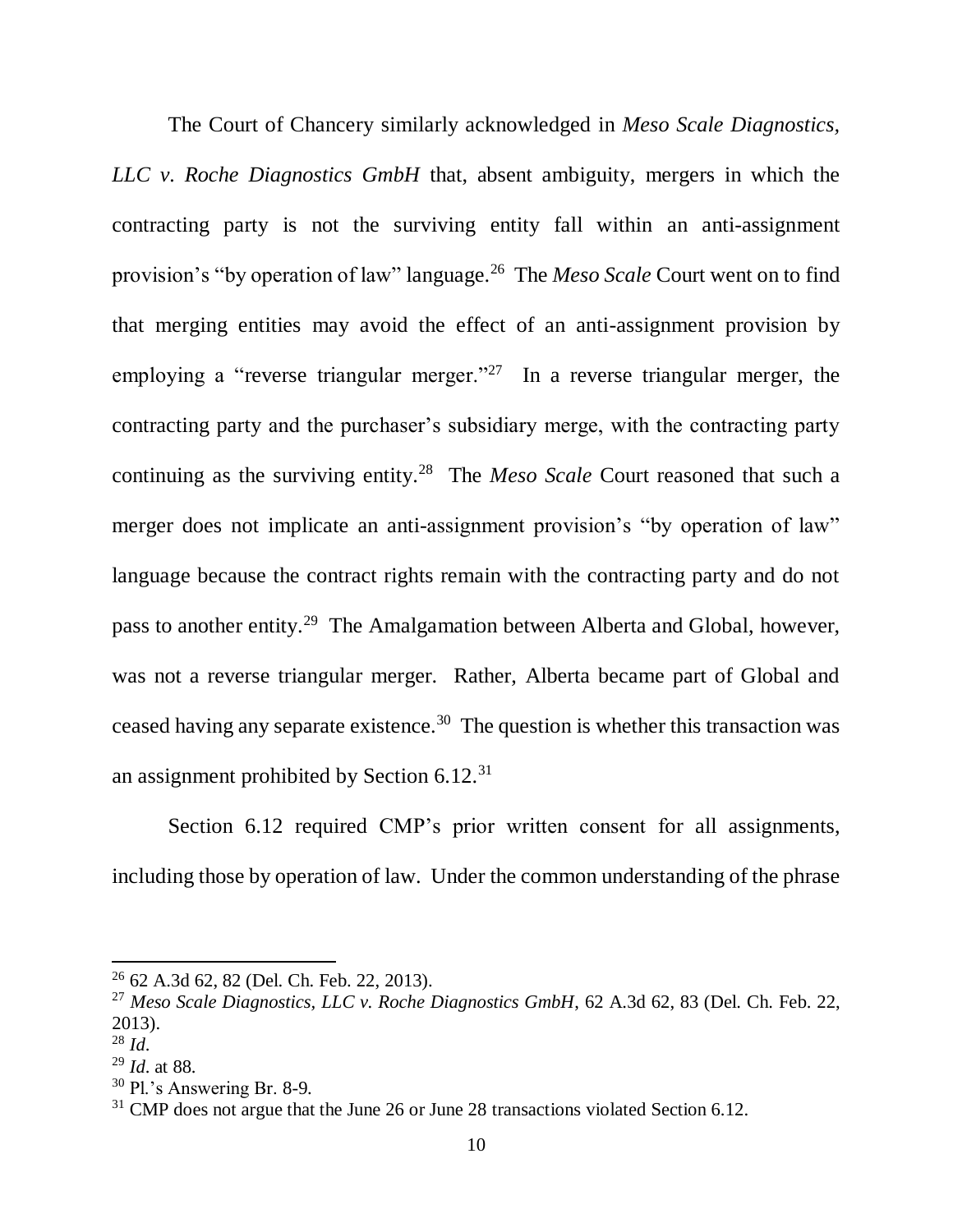"by operation of law," that sentence of Section 6.12 rendered void any assignment of Alberta's Conditional Payment right through the Amalgamation. MTA, however, argues Section 6.12's third sentence creates ambiguity by stating that successors and assignees can enforce the Agreement subject only to the second sentence and without reference to the first sentence.<sup>32</sup> Under MTA's reasoning, Section 6.12 therefore can be interpreted as prohibiting third party assignments, but not what MTA refers to as "successor-type" assignments.

When interpreting contracts, Delaware courts "look[] to the language of the agreement, read as a whole, in an effort to discern the parties' collective intent."<sup>33</sup> The Court interprets clear and unambiguous terms according to their plain and ordinary meaning.<sup>34</sup> A contract is not ambiguous "simply because the parties do not agree upon its proper construction."<sup>35</sup> An ambiguity may exist where the provision in dispute is "fairly susceptible of different interpretations or may have two or more different meanings."<sup>36</sup>

 $32$  That is, MTA argues the third sentence begins "subject to the preceding sentence," rather than "subject to the preceding sentence**s**."

<sup>33</sup> *Meso Scale Diagnostics, LLC v. Roche Diagnostics GmbH*, 62 A.3d 62, 81-82 (Del. Ch. Feb. 22, 2013) (quoting *Tenneco Automotive Inc. v. El Paso Corp.*, 2002 WL 453930, at \*1 (Del. Ch. Mar. 20, 2002); *see also GMG Capital Invs., LLC v. Athenian Venture Partners I, L.P.*, 36 A.3d 776, 779 (Del. 2012) ("[Courts] must construe the agreement as a whole, giving effect to all provisions therein.").

<sup>34</sup> *GMG Capital Invs., LLC*, 36 A.3d at 780.

<sup>35</sup> *Id*.

<sup>36</sup> *Id*.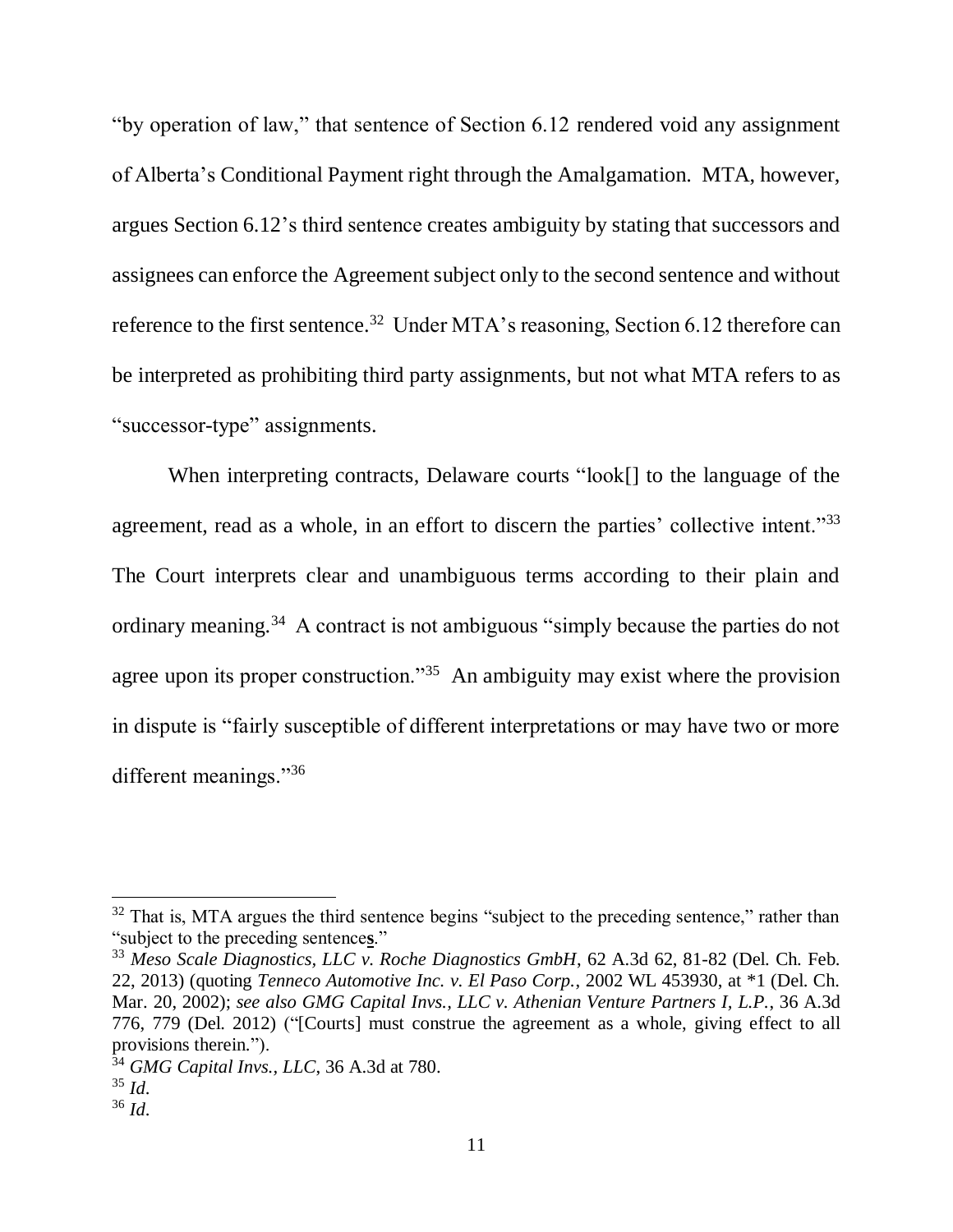MTA's interpretation is not a reasonable reading of Section 6.12 because it effectively renders meaningless the "by operation of law" language. MTA's interpretation would require the Court to conclude that the language prohibiting assignments "by operation of law" was surplusage. Delaware courts endeavor to avoid interpreting contracts in a manner that renders words or language meaningless.<sup>37</sup> To the contrary, a reasonable interpretation is one that gives meaning to all the terms in an agreement.<sup>38</sup>

MTA also argues the use of the word "successors" in Section 6.12's title creates an ambiguity because "successors" only is mentioned in the third sentence of Section 6.12, not the first sentence, which is the sentence upon which CMP relies. The Agreement, however, precludes the Court from looking to a section's title to interpret the contract. Section 6.7 states the "headings contained in this Agreement are for convenience of reference purposes only and shall not affect in any way the meaning or interpretation of this Agreement."<sup>39</sup>

CMP offers the only reasonable interpretation of Section 6.12's third sentence: successors and assignees can enforce the contract if they are *valid* successors or assignees. The use of "sentence" instead of "sentences" in Section

<sup>37</sup> *In re Shorenstein Hays-Nederlander Theatres LLC Appeals*, 213 A.3d 39, 56-57 (Del. 2019).

<sup>38</sup> *Alta Berkeley VI C.V. v. Omneon, Inc.*, 41 A.3d 381, 385-86 (Del. 2012).

 $39$  Agreement § 6.7.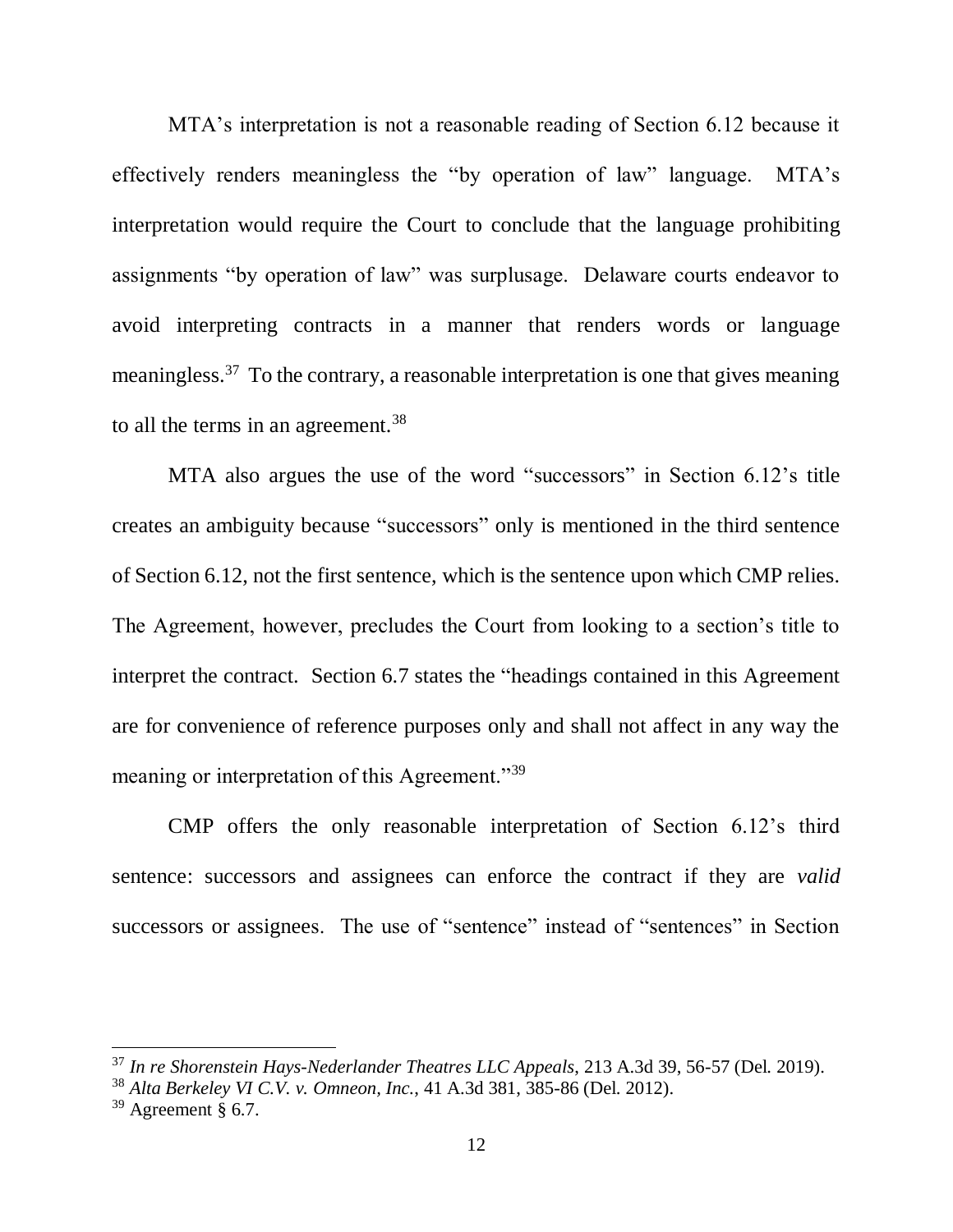6.12 likely is a drafting anomaly, but either way, CMP's proffered interpretation accords meaning to all clauses without giving primacy to one sentence over another.

Finally, MTA contends reading Section 6.12 in the manner CMP advocates gives CMP a veto power over all Alberta's corporate transactions or combinations. There are, however, various structures whereby Alberta could have combined with MTA without running afoul of Section 6.12. A reverse triangular merger or other transaction in which Alberta retained its corporate existence likely would not have triggered the anti-assignment clause.

In sum, CMP's motion raises a straightforward issue of contract interpretation. Section 6.12 plainly prohibits assignments, including by operation of law, and that phrase unambiguously includes assignment through merger. MTA's convoluted analysis does not create an ambiguity. Faced with this plain language that its predecessor voluntarily negotiated, MTA's only "hook" is the apparent unfairness of allowing CMP to avoid making a payment it allegedly owes. But it is not this Court's function to save sophisticated contracting parties from an unfair or unanticipated result of their own corporate transactions. The parties could have avoided this result through careful drafting during contract negotiations or by utilizing a different corporate structure when Alberta and MTA combined. Having failed to do so, they are stuck with the results of their bargain.

13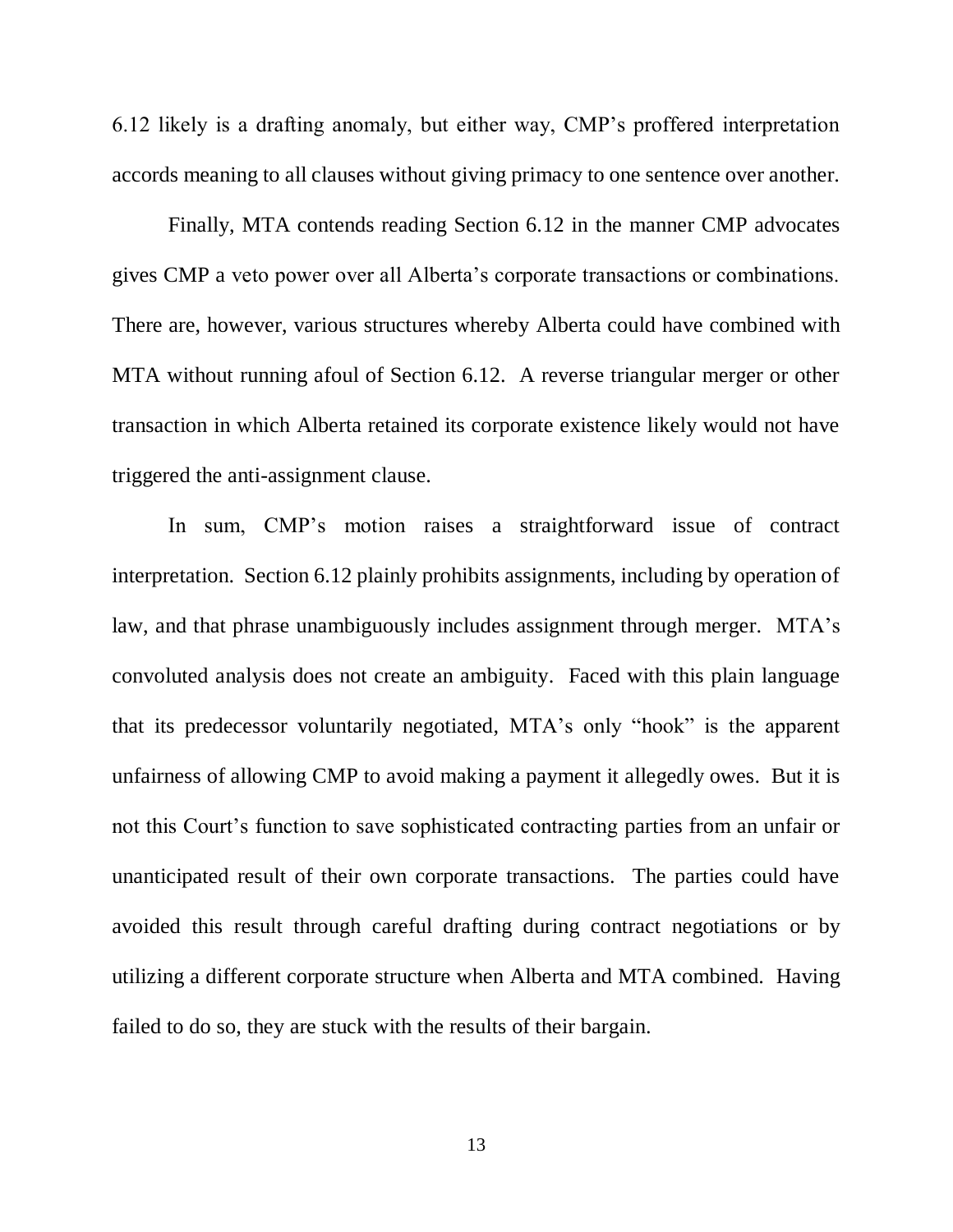# **B. Because Section 6.12 is unambiguous, the Court need not undertake the**  *Star Cellular* **analysis.**

Although there may be facial appeal to MTA's argument that the Court should apply the *Star Cellular* test and consider whether the merger subjected CMP to an unreasonable risk of harm, the argument cannot withstand scrutiny. Both *Star Cellular* and *Tenneco* were premised on the Court first finding the anti-assignment clause ambiguous. In *Star Cellular*, the Court found the term "transfer" in an antitransfer provision within a partnership agreement to have no "generally prevailing meaning," and held that (i) there was an ambiguity as a matter of law, and (ii) the agreement did not expressly include transfer by operation of law in its anti-transfer provision.<sup>40</sup> In *Tenneco*, the Court found an anti-assignment provision to be ambiguous based on tension between the provision's language and the agreement as a whole.<sup>41</sup> Only after concluding there was ambiguity did the Court apply the *Star Cellular* test and hold that the defendant did not identify any possible adverse consequences from a merger.<sup>42</sup> Here, no ambiguity exists, and the parties therefore are bound by the anti-assignment clause's express prohibition against all assignments without the other side's consent.

<sup>40</sup> *Star Cellular Telephone Co., Inc.* 1993 WL 294847 at \*8.

<sup>41</sup> *Tenneco Auto. Inc. v. El Paso Corp.*, 2002 WL 453930, at \*3 (Del. Ch. March 20, 2002). <sup>42</sup> *Id*.